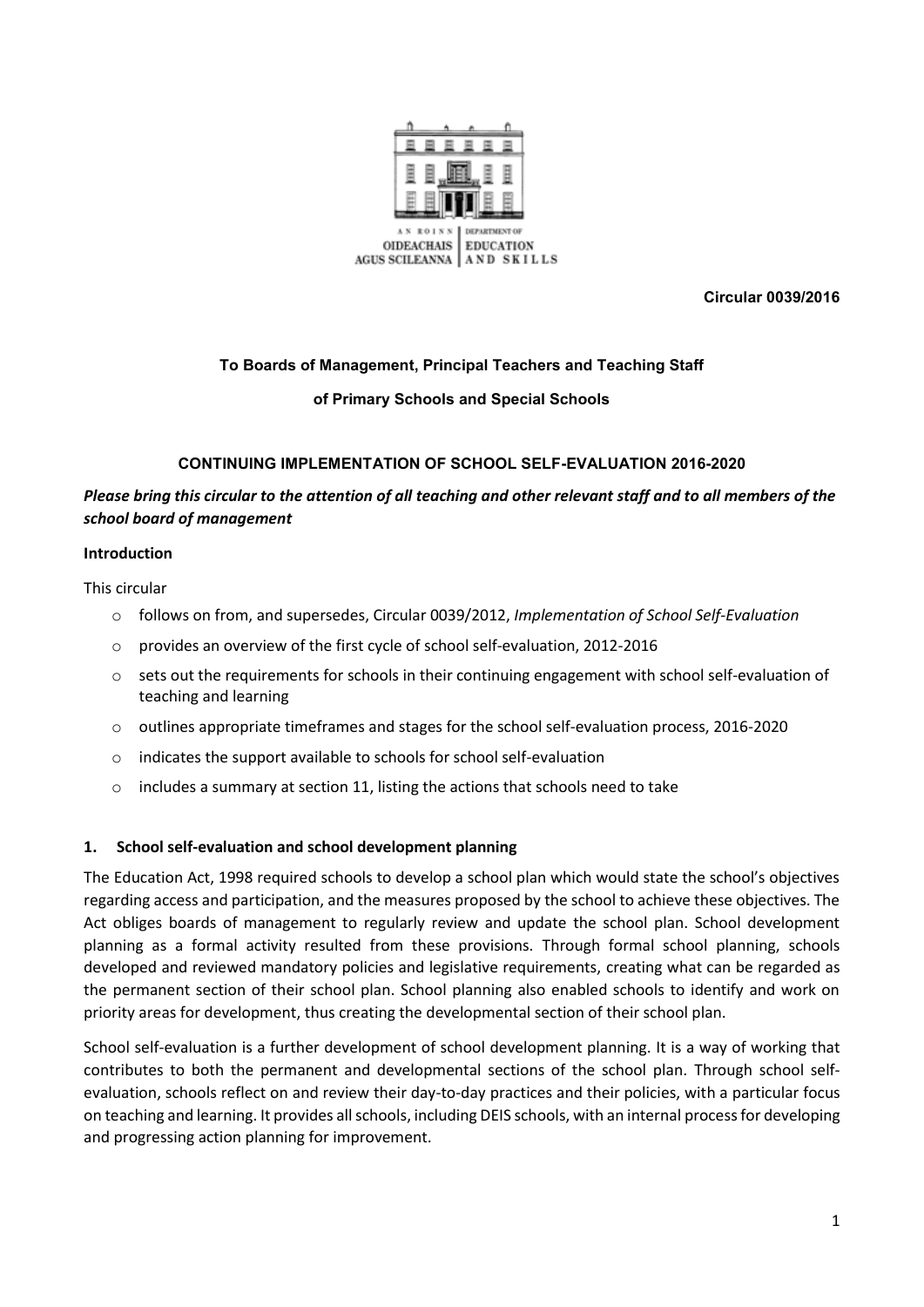School self-evaluation involves reflective enquiry leading to action planning for improvement that is informed by evidence gathered within each school's unique context. The process enables schools to use this evidence to identify meaningful and specific targets and actions for improvement that focus on teaching and learning practices and outcomes. It enables them to create and implement improvement plans, to measure their progress, and to identify their achievements.

Through school self-evaluation, boards of management can further develop and review the policies and practices contained in the permanent section of the school plan. This will enable boards to support continuing developments and improvements in teaching and learning.

# **2. The first cycle of school self-evaluation, 2012-2016**

Systematic school self-evaluation was introduced in 2012/13 as a collaborative, reflective process of internal school review, focused on school improvement. Circular 0039/2012 required all schools to engage in the process, and set out its purpose and rationale. The circular made explicit reference to the application of the process to schools' implementation of the National Literacy and Numeracy Strategy.

In the first four-year cycle of school self-evaluation, schools were required to develop and implement improvement plans for literacy, numeracy, and another curriculum area that they selected themselves. Irishmedium schools were specifically required to focus on literacy in Irish, literacy in English, and numeracy. In this way school self-evaluation provided schools with a process for implementing a national initiative, and also for identifying and working on a curriculum area or aspect of teaching and learning that would be meaningful for them.

The process of school self-evaluation places an emphasis on reflective enquiry leading to action planning for improvement that is informed by evidence gathered within each school's unique context. Many schools have gained very useful knowledge of their own strengths and areas for development and improvement through their initial engagement with school self-evaluation. They have not only reflected on and evaluated aspects of their teaching practices and pupils' learning but have also gained valuable insights into the process of evidence-based action planning for improvement.

As the first cycle of school self-evaluation concludes, schools have begun to embed the teaching and learning practices that are leading to improved outcomes in literacy, numeracy and other areas. They should continue this process of embedding successful practices as they embark on the next cycle.

# **3. The second cycle of school self-evaluation, 2016-2020**

In the next cycle of school self-evaluation, **teaching and learning continues to be the focus**. Schools should continue to use the process to implement national initiatives and to identify and work on curriculum areas or aspects of their own teaching and learning practices which require development and improvement. These curriculum areas and aspects of teaching and learning will vary according to the needs of schools.

Typically, most schools will use the process to assist them in introducing and embedding the **Primary Language Curriculum (PLC)** on a phased basis for English and Irish, in accordance with the implementation plans for the PLC, outlined in Circular 0061/2015. This will complement and build on the work they have already undertaken in relation to literacy in the first phase of school self-evaluation. It is expected that schools will also use the process to maintain a meaningful focus on numeracy.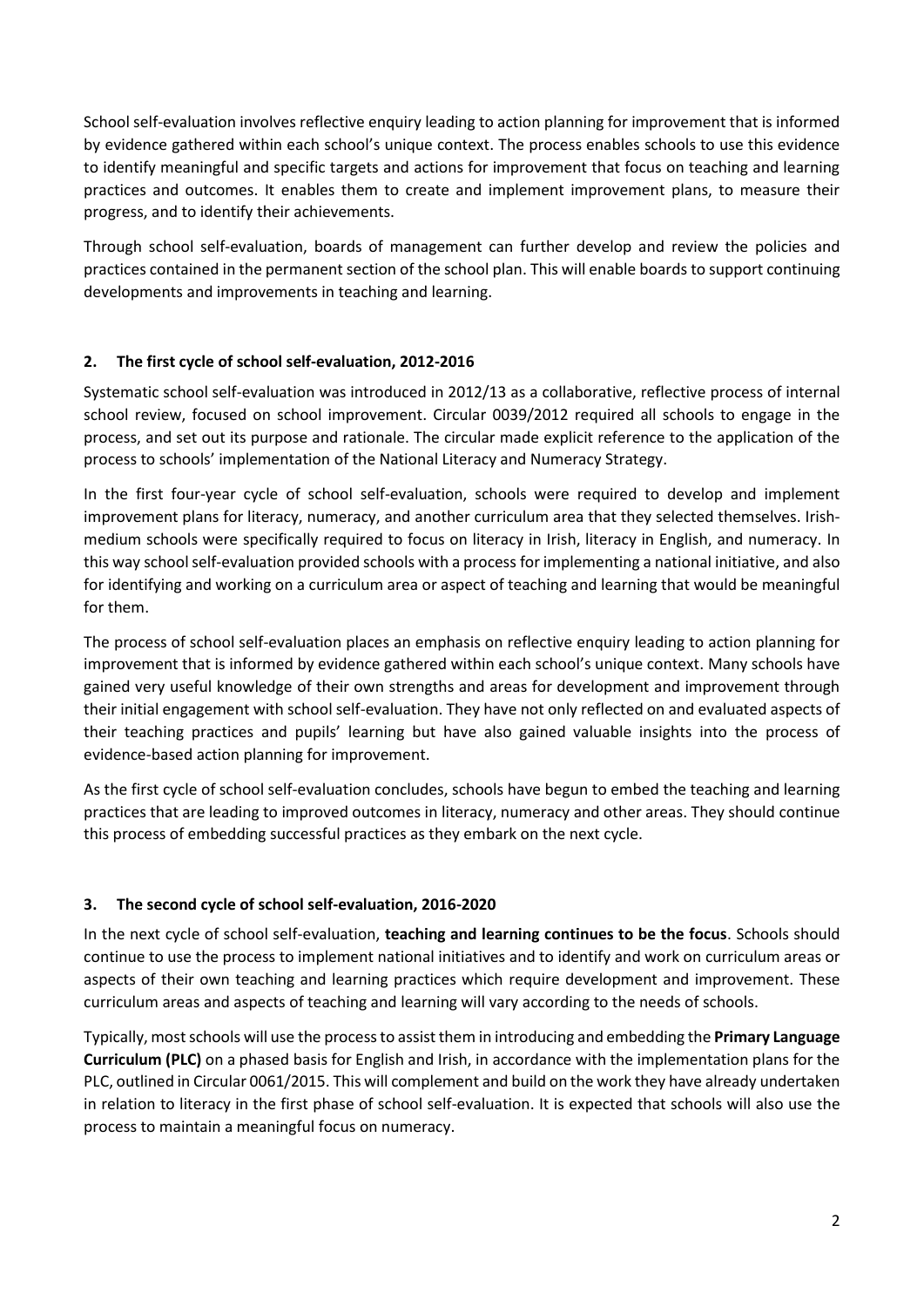Schools should use the knowledge they have acquired from the first cycle to enhance their continuing engagement with school self-evaluation. Of particular relevance is the experience gained in areas such as gathering baseline data, establishing meaningful targets, and whole-school implementation of actions.

# **4. Planning and implementing the second cycle of school self-evaluation**

Schools should select a minimum of two and a maximum of four curriculum areas or aspects of teaching and learning as the focus for their self-evaluation process from 2016 to 2020.

Within this four-year period, schools should maintain self-evaluation as a continuous process and should develop and implement school improvement plans in curriculum areas or aspects of teaching and learning that are of relevance to them. They should use the teaching and learning section of *Looking at Our School 2016: A Quality Framework for Primary Schools* in the revised *School Self-Evaluation Guidelines* as a benchmark when reflecting on and evaluating their current practice.

Schools now know the importance of the initial steps in the process – evidence-gathering and analysis – to ensure that judgements based on them are sound and that plans for improvement have the required focus and clarity. The four-year period allows for an investigation year for scoping out and developing the improvement plan, and preparing for its implementation. A sequence of implementation, consolidation, and review then follows over the next three years until practice becomes embedded.

The graphic below sets out how the process would work over a four-year period in which a school selects three aspects of teaching and learning. **For illustrative purposes only**, it provides examples of how aspects of the Primary Language Curriculum (PLC) can be implemented through the self-evaluation process. Schools should refer to circular 0061/2015 for specific requirements. To avoid duplication when implementing the primary language curriculum, schools should review their current school self-evaluation report and school improvement plan for literacy. They should build on the progress already made in implementing improvements in the teaching and learning of literacy.



# SCHOOL SELF-EVALUATION, 2016-2020

Within the four-year timeframe indicated above, schools have a degree of flexibility in the number of curriculum areas or aspects of teaching and learning that they focus on. Some schools may feel confident that they can implement an improvement plan without a preliminary investigation year, for example where baseline data is already available and the actions required are clear. In other cases, schools may select an aspect of teaching and learning or curriculum area which necessitates considerable changes in practice to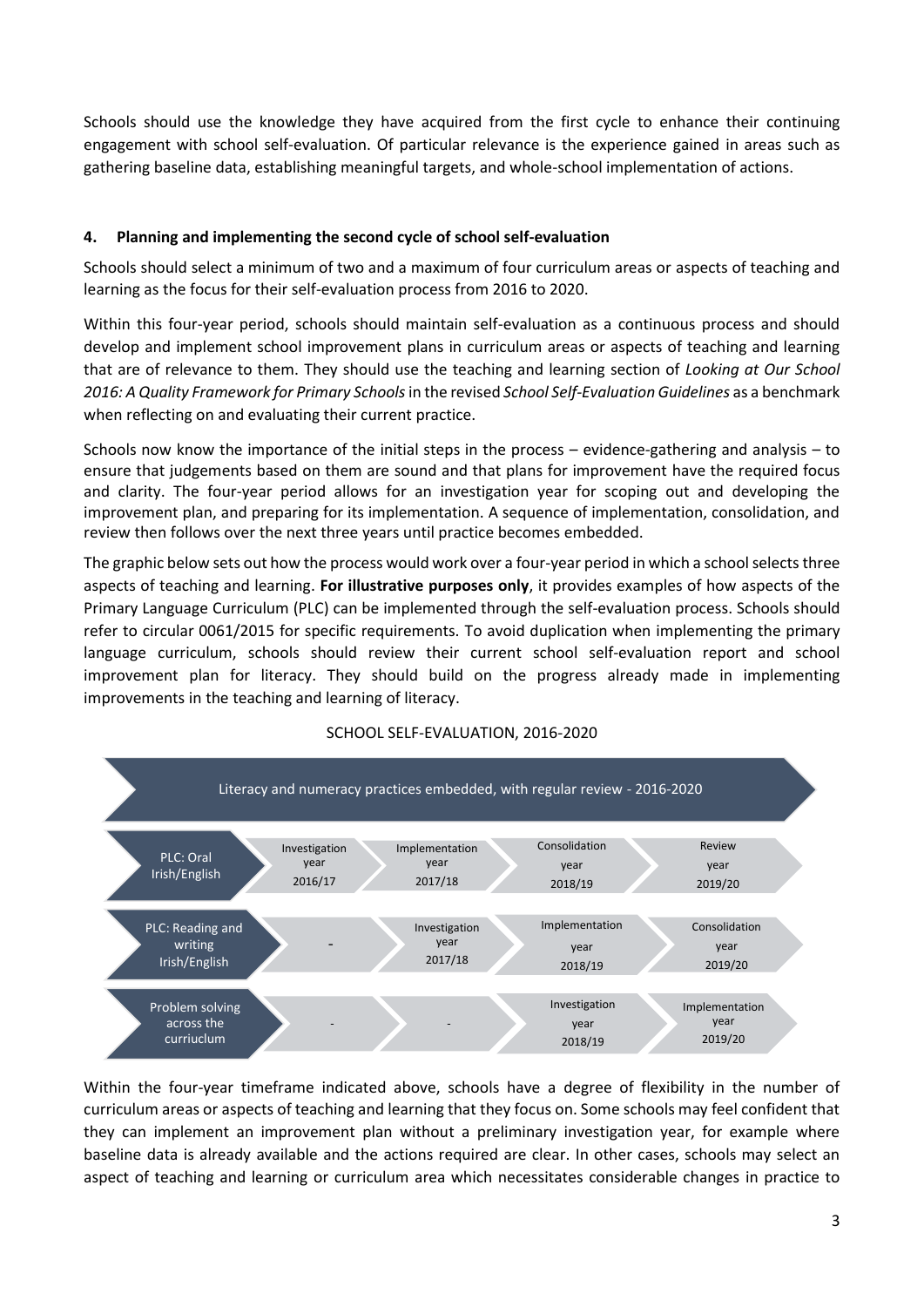bring about improved outcomes for pupils. In such cases, schools may begin implementing these changes and defer the investigation of a new area or aspect until the following year, where they consider it wise to do so.

### **5. Recording and reporting on the school's self-evaluation process**

School self-evaluation is about reflecting on and improving how teachers teach and how pupils learn. Documentation should not be the focus. Only the documents detailed below are required.

Each year, the school should produce a short *self-evaluation report and school improvement plan***.** This single document will record:

- the progress made in the last year in previously-identified areas for improvement and, where relevant, how actions for improvement will continue in the current year
- where relevant, the new curriculum area or aspect of teaching and learning the school has selected for the current year and the basis for the selection
- targets and actions for improvement the school has set; the specific actions to be undertaken in classrooms and learning settings; the timeframes and methods agreed for monitoring and assessing progress; and the personnel responsible at each stage of implementation.

Schools may wish to write a separate *self-evaluation report and school improvement plan* for each area identified for improvement, but this is not required.

Each year, boards of management should complete the **policy and legislative checklist as an internal record** of their ongoing process of policy development and review, and their compliance with requirements.

Schools should ensure that parents and other relevant partners in their community are informed of the school self-evaluation process. They should create a **summary** of the *self-evaluation report and school improvement plan* and communicate it in a way that makes it accessible and meaningful to parents and the community. Schools should also ensure that parents are aware of the school's policies and of the school's compliance with requirements that support good teaching and learning. Resources to assist schools in recording and reporting on their self-evaluation process are listed in section 10 below.

### **6. School self-evaluation in DEIS schools**

Schools in the DEIS programme are required to develop and implement three-year improvement plans as a condition of their participation in DEIS. **These plans are the school's improvement plan for the purposes of school self-evaluation, and no additional or separate improvement plan is required.**

DEIS schools should, however, within their own particular contexts take note of the emphasis that the school self-evaluation process places on the core activity of any school: teaching and learning. They should ensure a focus on teaching and learning wherever relevant when planning for improvement in literacy, numeracy, attendance, retention, progression, and partnership with parents and others.

DEIS schools should use the self-evaluation process to ensure that their action plans for improvement have a robust evidence base, and are clearly targeted at pupils requiring specific interventions and supports.

DEIS schools should follow the recording and reporting requirements given in section 5 above, always bearing in mind that the DEIS action plans are the school's improvement plan. When communicating a summarised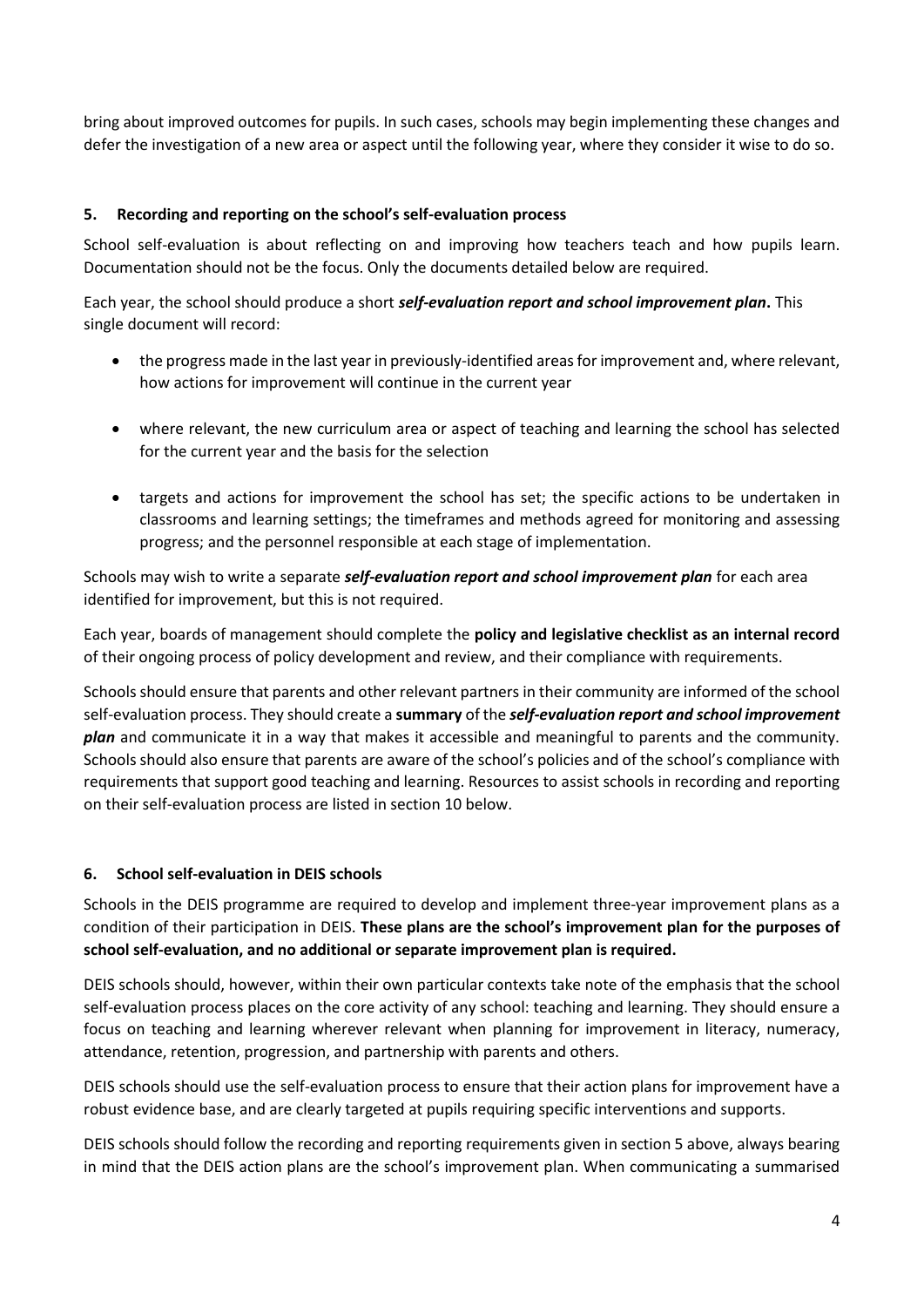report and improvement plan to parents and the community, DEIS schools may choose to highlight specific actions for improvement where they consider parental awareness and involvement are particularly relevant.

### **7. School self-evaluation in special schools**

Special schools are required to engage in school self-evaluation of teaching and learning. They should adhere to the requirements outlined in section 4 above in their self-evaluation processes in the period 2016 to 2020.

They should use the self-evaluation process to develop and implement school improvement plans that are relevant to the needs of their pupils and to their particular school contexts. The self-evaluation process should assist special schools to ensure that their improvement plans have a robust evidence base, and are clearly directed to meeting the identified learning needs of pupils. While the modes of learning and the nature of pupil progress may differ depending on school context, special schools should follow the recording and reporting requirements given in section 5 above.

# **8. Time for school self-evaluation**

Principals should ensure that sufficient time for school planning is made available and that school selfevaluation is a core part of this. Planning time should facilitate the involvement of all teaching staff in the school self-evaluation process.

### **9. School self-evaluation and inspection**

School self-evaluation and external evaluation are complementary processes, both focused on improvement. External evaluations, in particular whole-school evaluations, take note of schools' identified priorities and assess their teaching and learning practices. The school self-evaluation process gives schools a means of identifying and addressing priorities, and of ensuring a whole-school focus on improving specific aspects of teaching and learning. Given this common focus on improvement, the Inspectorate will take account of schools' engagement with and outcomes of self-evaluation, as set out in this circular, in the course of its evaluations.

### **10. Supports for school self-evaluation**

A number of supports are in place to assist schools to engage in the school self-evaluation process.

### **Looking at Our School 2016: A Quality Framework for Primary Schools**

The Department has developed *Looking at Our School 2016: A Quality Framework for Primary Schools* consisting of domains and standards for teaching and learning and leadership and management. This quality framework is intended to inform both school self-evaluation and external evaluation.

The quality framework for teaching and learning, which was published in the School Self-Evaluation Guidelines (2012) has been updated as part of *Looking at Our School 2016.* It has been simplified following feedback from schools and the education partners. The evaluation criteria and quality statements in the 2012 Guidelines have been replaced by domains, standards, and statements of practice for teaching and learning.

*Looking at Our School 2016* also contains domains and standards for leadership and management that will help to guide school leaders and others in their work. Schools are not required to engage in self-evaluation of leadership and management in the second phase of school self-evaluation (2016 to 2020).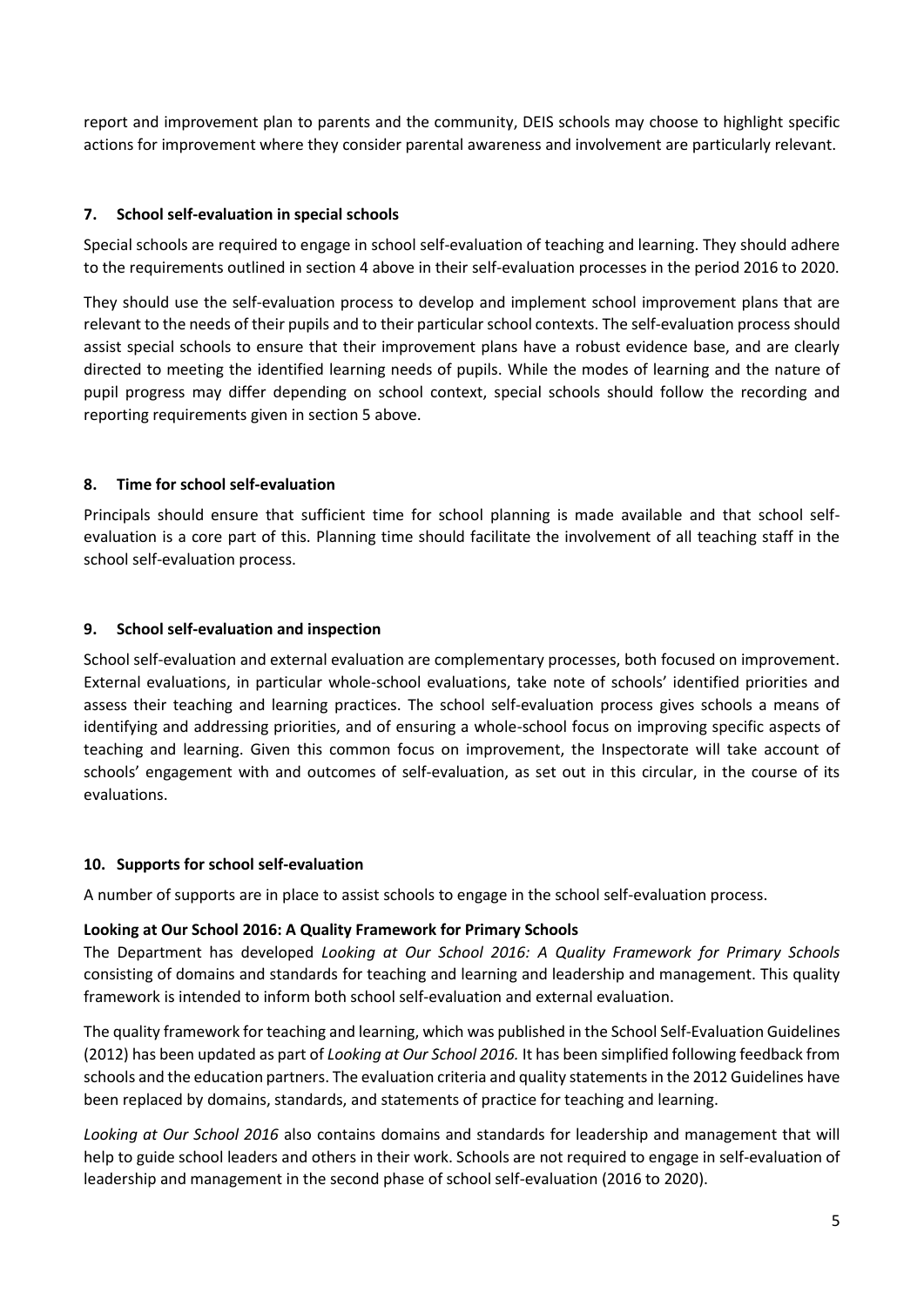#### **School Self-Evaluation Guidelines**

The Inspectorate has revised the *School Self-Evaluation Guidelines for Primary Schools* published in 2012 to support the school self-evaluation process. For convenience, the *Guidelines* include the relevant section from *Looking at Our School 2016* that contains the domains, standards and statements of practice for teaching and learning. Sample tools to help schools to gather evidence and make judgements are also included.

#### **School support**

The Inspectorate, the Professional Development Service for Teachers (PDST) and the Special Education Support Service (SESS) in the case of special schools, will continue to provide school self-evaluation support to schools. This support is provided to assist schools in embedding school self-evaluation for sustainable school improvement and as a means of implementing national initiatives.

#### **Online support**

The dedicated school self-evaluation website at [www.schoolself-evaluation.ie](http://www.schoolself-evaluation.ie/) provides up-to-date materials to support school self-evaluation. Schools are encouraged to use the website to access the latest information about school self-evaluation. Supports include:

- Electronic versions of the *School Self-Evaluation Guidelines*
- Presentations explaining the purpose and process of school self-evaluation, which may be useful to school leaders at staff or group meetings
- Short video clips illustrating schools' engagement with particular aspects of school self-evaluation
- Sample school self-evaluation materials provided by schools from a variety of contexts
- SSE Update, an e-bulletin that is published twice yearly
- A range of templates for schools to use and adapt
- Checklists of policy and legislative requirements for the use of boards of management

#### **11. Summary**

- o School self-evaluation is a way of working that provides one coherent internal improvement process for schools. It incorporates school development planning and DEIS action planning for improvement
- $\circ$  In the next cycle of school self-evaluation (2016-2020), schools should continue to focus on teaching and learning
- o Schools have flexibility to focus their school self-evaluation on curriculum areas and aspects of teaching and learning according to the needs of the school
- $\circ$  Schools should select a minimum of two and a maximum of four curriculum areas or aspects of teaching and learning as the focus for their self-evaluation process from 2016 to 2020
- $\circ$  Typically, most schools will use the process to assist them in introducing and embedding the Primary Language Curriculum (PLC), as outlined in circular 0061/2015
- o Schools should maintain a brief annual record of their self-evaluation in the form of a single short self-evaluation report and school improvement plan
- $\circ$  Once annually, boards of management should complete a policy and legislative checklist of their ongoing process of policy development and review, and their compliance with requirements, as an internal record
- o Each year, schools should create a very brief summary of the self-evaluation report and school improvement plan and communicate it in a way that makes it accessible and meaningful to parents and the school community